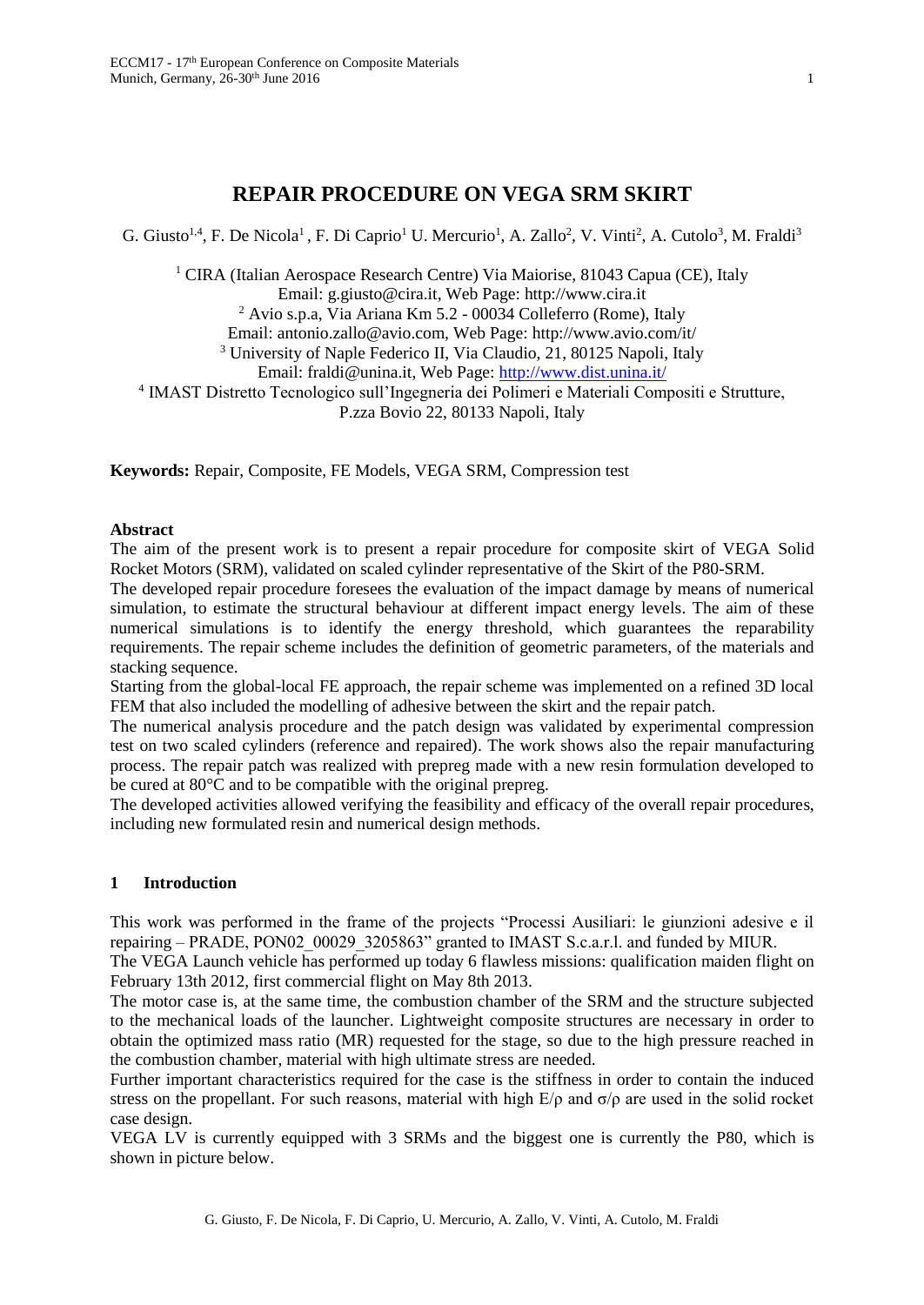

**Figure 1**: SRM case architecture.

The SRM composite structural Case can be schematized as a cylindrical pressure vessel with ending domes which mainly sustains the internal pressure, due to propellant combustion, and two cylindrical Skirts, connecting the SRM to the adjacent stages, which have to sustain quite high compressive loading due to Launch Vehicle maneuver, external aerodynamic and SRM thrust.

In case of impact damage during manufacturing and handling phase, the more critical area is represented by the skirt location: the cylindrical part can be repaired by simply resuming the strength in hoop direction by replacing 90° damaged plies, but in the skirt area the load is mainly transmitted in longitudinal compression and then it is necessary to design an adequate patch to fully recover the strength in 0° direction.

# **2 Definition of damage scenario and repair scheme**

### **2.1 Damage scenario**

The requirements to define an effective repairing prescribe that the occurred damages do not involve more than 1/3 of the total thickness. Several numerical analysis were performed to define an impact energy threshold, which guarantees the reparability of the SRM P80. Considering the real dimensions of the P80, it was possible to neglect the curvature and to perform the damage investigation considering only flat panel both of real and scaled thickness. The real number of plies of the P80's stacking sequence is greater than 50, while the plies number related to the scaled test cases was 24. The reduced plies number was considered also to produce the representative cylinder of the SRM P80 Skirt.

Explicit numerical analysis were performed with Ls-Dyna code in order to estimate the energy threshold of an impact event. Figure 2 shows the relation between the impact energy relative to the scaled panel and the full-scale panel, the damaged area on the scaled panel and the damage depth on the full-scale panel in function of impact energy level. The analyzed impact energy level ranges from 5J to 150J on scaled model, corresponding to 14J and 414J on full-scale model, respectively.

It is possible to note that the energy threshold is 25J (69J), since over this value, the damage depth is greater than 1/3 of the total thickness.



**Figure 2.** Relation between scaled and full-scale impact energy. Damaged Area on scaled thickness flat panel. Damage depth on full thickness flat panel.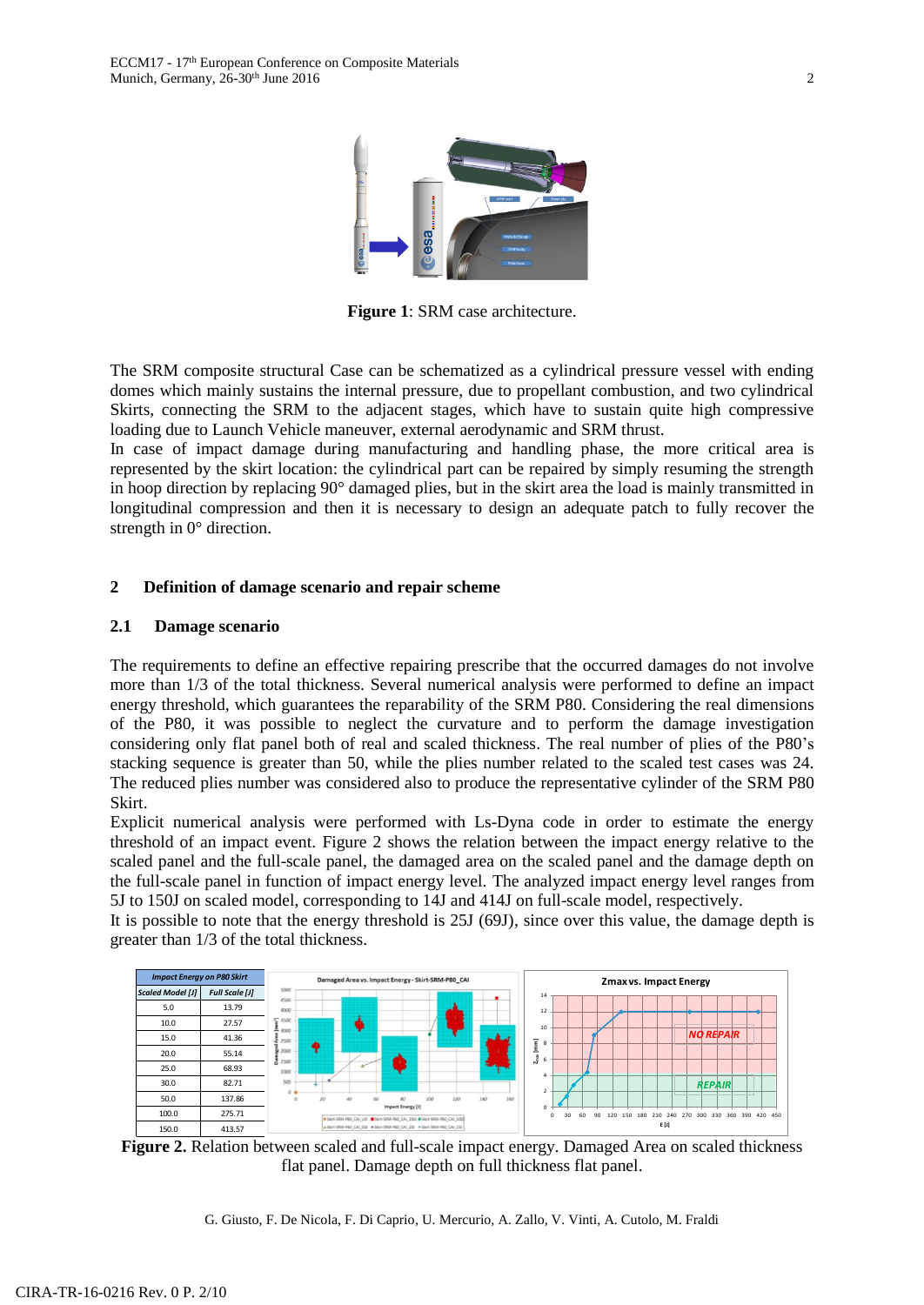# **2.2 Definition of a repair scheme**

Stepped repair was selected since guarantees the best performances and small complexity.

The most important parameter at this phase is the overlap length between the damaged and repair layer: adequate load transfer shall occur, in shear mode, at the interface between the damaged 0° and the 0° repair layers. Such length has to be as small as possible in order to limit repair dimensions but long enough to produce acceptable shear stress peaks.

The patch design proposed for the repair of the P80 Skirt is shown in Figure 3.



**Figure 3.** P80 Skirt repair schema

The repair scheme was implemented on the P80 finite element model (Figure 5), developed in MSC Marc and validated in VEGA program, to verify interfaces shear stress and lamina stresses distribution. A Global local approach was:

- 1. A global FE model validated in the frame of VEGA program is used to determine global stress distribution in SRM skirt location; modelling details are reported in [3].
- 2. A local FEM simulating the patch geometry is implemented to get detailed stress distribution in any ply of the patch (see Figure 4). The local was a layer-wise model where each single layer was discretized through eight nodes brick elements; Global model shell displacements and rotations are reported to 3D section by means of RBE2. In such model in order to limit the number of the degree of freedom, the length L (see Figure 5) had been set to 5mm; such value should be extended to 20mm in real application.



**Figure 4.** Global-Local models used for the numerical analysis



**Figure 5.** Repair scheme

G. Giusto, F. De Nicola, F. Di Caprio, U. Mercurio, A. Zallo, V. Vinti, A. Cutolo, M. Fraldi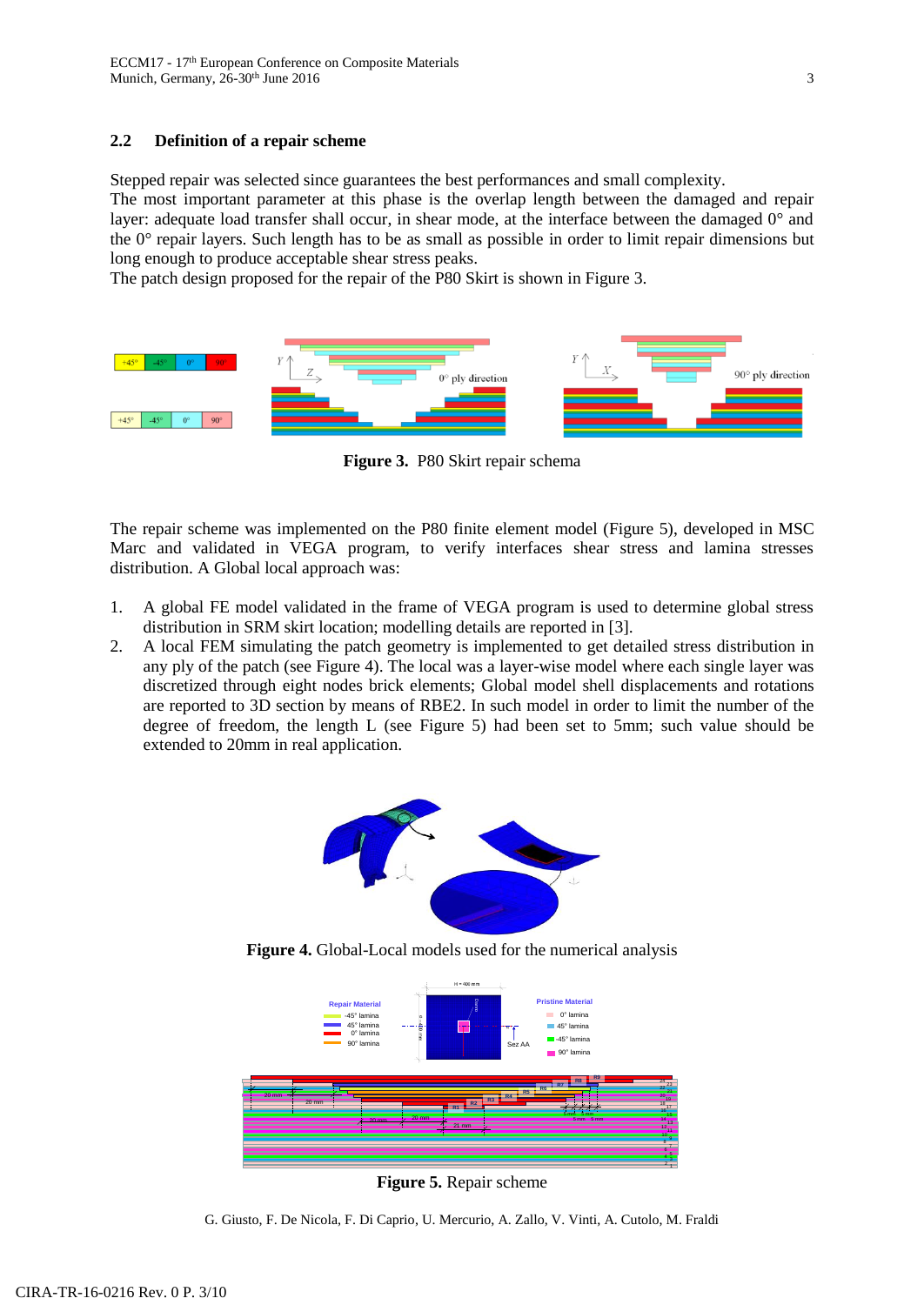Due to the buckling-like deformation of the skirt under external loading, the maximum compression stress, due to bending, arises in the outer  $0^{\circ}$  ply. Results are reported in Figure 6.



**Figure 6.** Fiber load and interface shear stress distribution for the most critical layer in the P80 SRM repaired skirt

Simulation shear stress distributions results are in good agreement with the analytical prediction, in terms of peaks values: positive Margin of safety, in terms of interlaminar stress and lamina stress, are guaranteed. Repair fibers also tend to be loaded like the corresponding original ones; peak values arise at the overlap ends. In conclusion, the numerical evaluation has shown that the repair patch is reliable.

# **3 Manufacturing of test articles**

In order to validate the repair procedures implemented, two identical scaled cylinders were manufactured. The items represent the skirt of the P80 SRM and have a diameter of 400mm.

The first item represents the "reference undamaged Scaled Skirt" and the second one was damaged with an artificial damage by machining a 20x20mm hollow square with depth of 1/3 of the thickness, according to the simulation activities.

The layup was designed to reproduce the same P80 skirt lamination sequence but the overall number of plies was limited to 24  $[0_2;\pm 45;90_2]_{2s}$ .

The material was fully characterized but data cannot be published; in any case, the repair resin demonstrated to be fully compatible with original pre-preg since both interlaminar shear strength and adhesion between original and repaired layers were not affected by knock down factors.

# **3.1 Manufacturing of reference Undamaged Cylinder and Cylinder to be repaired**

The two Cylinders were manufactured using Filament Winding process for the plies 90° (hoop) and hand layup for the plies  $0^{\circ}$  (Figure 7 A) and  $\pm 45^{\circ}$ .

The cylinders were realized with the same high strength carbon fiber epoxy pre-preg tape currently used on the two P80 skirt.

The tool for the realization of cylinders was a metallic mandrel. The scaled cylinder was laminated on porous peel ply (Release Ease 234 TFP-HP, Airtech) in order to ensure the extraction from the mandrel after the cure.

The cure of the item was carried out in autoclave without added pressure. To compensate for the absence of pressure during the cure cycle, the two external layers in Kevlar were applied as hoop layers. Of Course, in order to separate the Kevlar form the CRFP item, the pourose peel ply and release film were applied (Figure 7 B, C).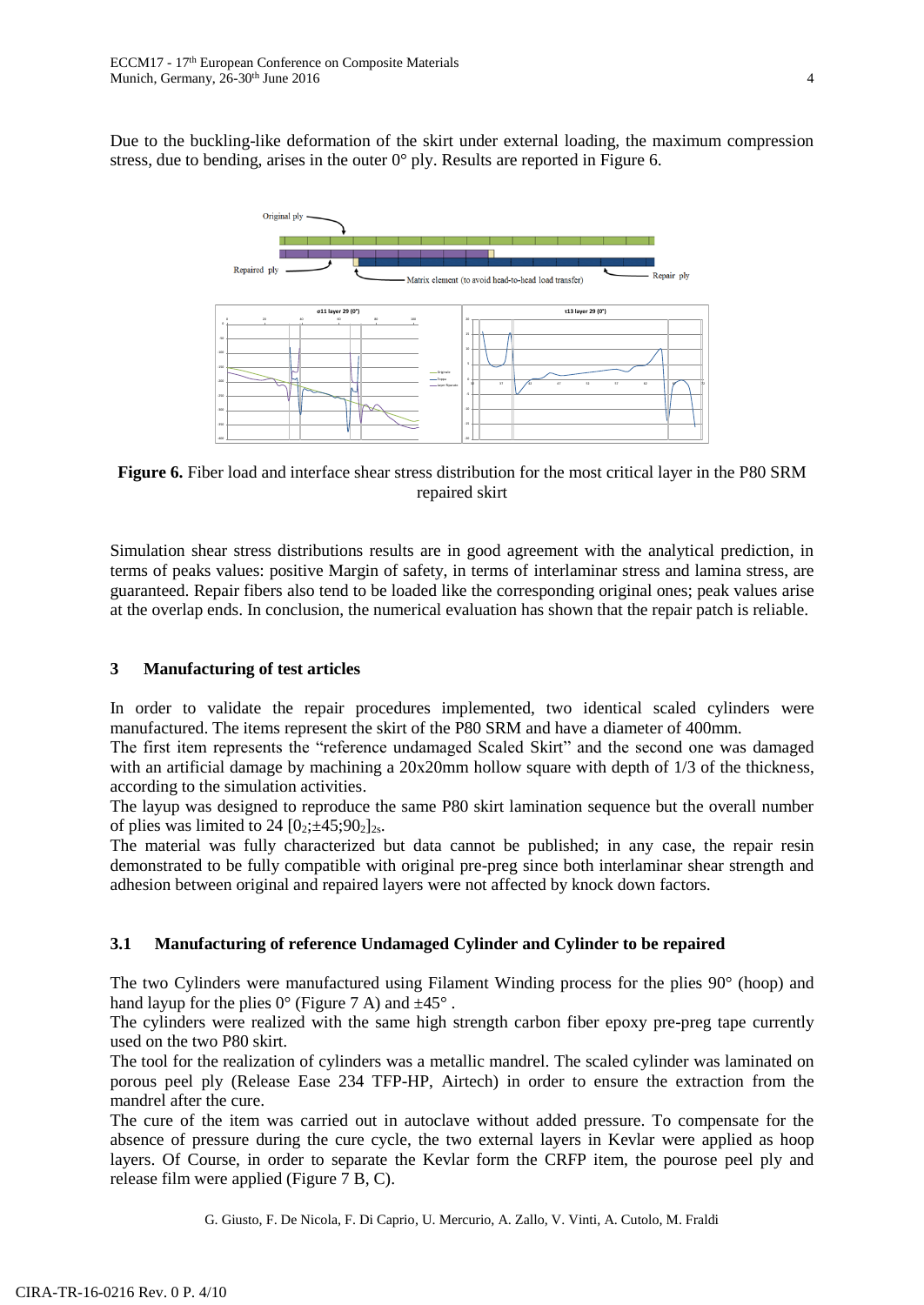After the cure, the cylinders was trimmed and prepared for the mechanical test (for the reference undamaged cylinder) and for repairing procedures (for cylinder to be repaired) (Figure 7 D).



**Figure 7.** Filament winding of the hoop layers (A), Release film (B) and Kevlar winding (C), Undamaged Cylinder (D)

# **3.2 Repairing of the scaled Skirt**

According to the implemented repair scheme, the following steps were carried out:

- Scarfing on damaged zone of the Scaled Cylinder
- Developing of repairing prepreg Tape made with a new epoxy resin formulation
- Hand layup of repairing patches
- Bagging and curing

As far as the scarfing, it was performed using a pneumatic cutter applied to the Filament Winding machine, in order to work with only four degrees of freedom, including the rotation of the mandrel. The implemented repair patch schema foresees the removal of the damaged plies, layer by layer. Removing a single layer was a challenge aspect, because it needs a very high accuracy of the "z axis" machine and high geometric precision of the item. Figure 8 shows the imperfection of the scarf due to reason said previously. In this case, the scarf was hand-optimized.



**Figure 8.** Stepped scarfing phase

Regarding the novel repairing tape prepreg, a new epoxy resin was optimized in order to match the SRM case repair requirements, in terms of process parameters and mechanical properties both neat resin and tape prepreg made with the same high strength dry fiber used for the P80 skirt. The formulation of new epoxy system are not presented in this paper.

The novel Tape prepreg was used to laminate the repairing patches by hand layup process. On the scarfed surface of the cylinder, an adhesive film (3M scotch weld, TMaf163/2) was applied, with the aim to ensure the adhesion between the repairing patch and the scarf on the cylinder. Then the plies of novel tape prepreg were cut and applied according to designed dimensions and orientations **(**Figure 9 A, B).

The vacuum bag was applied directly on the surface of the Cylinder **(**Figure 9 C). The cure cycle was optimized for the resin developed in the project. Figure 9 D shows the final repaired cylinder after the cure and trimming processes.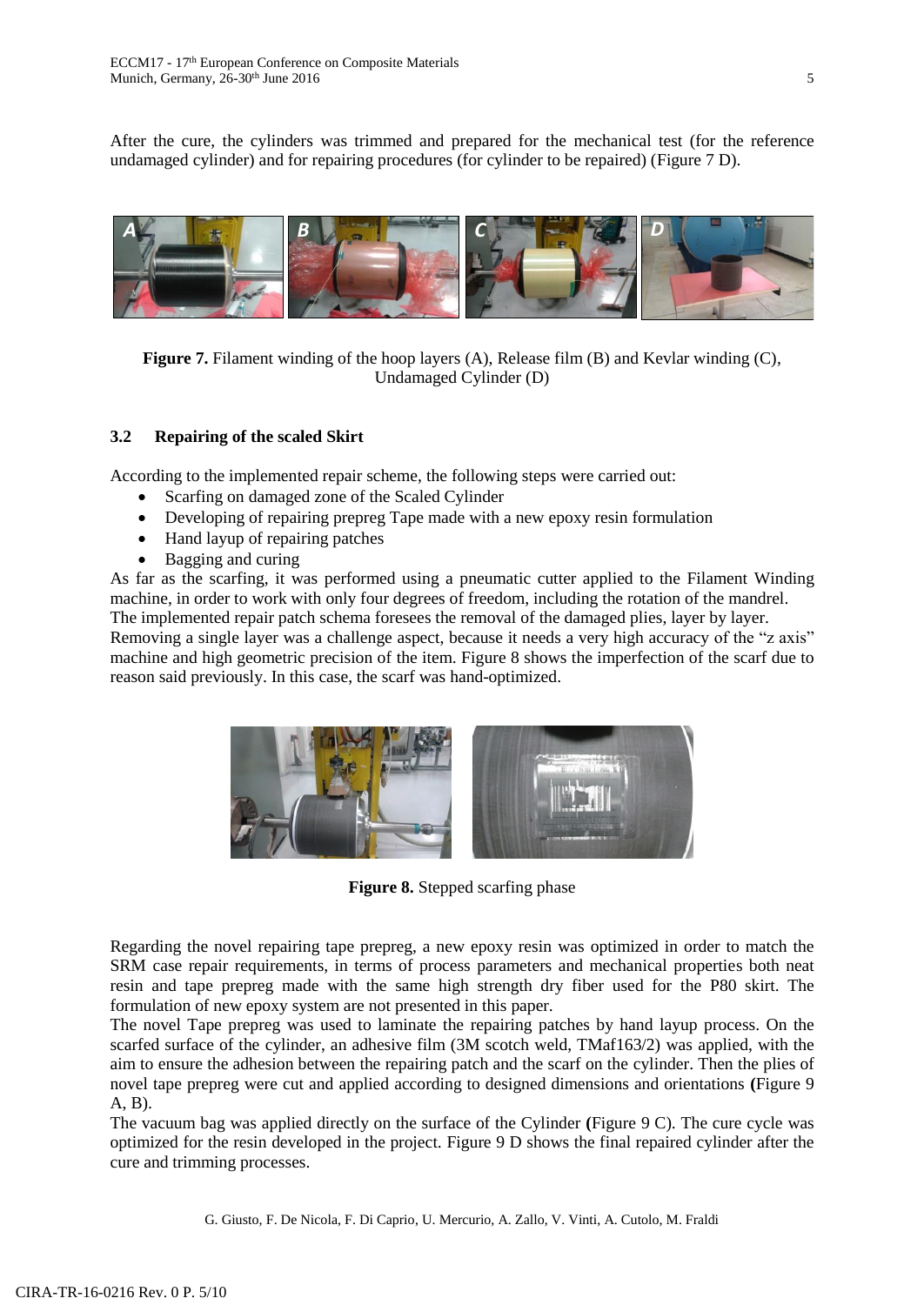After the cure, the repaired cylinders were prepared for the mechanical test (potting) to be compared with the reference undamaged cylinder.



**Figure 9.** Hand lay-up of the repairing patch, vacuum bag and repaired scaled cylinder Skirt

# **4 Numerical results**

A FE model was developed to predict the collapse compressive loads for undamaged and damaged cylinder.

The undamaged cylinder is modelled with shell elements and the stacking sequence is correctly addressed by the specific property card.

The cylinder was constrained in both displacements and rotation in both edges except for longitudinal displacements. Longitudinal compressive flux is applied to upper edge.

The stress component  $\sigma_{11}$  (fiber direction) is plotted in the internal and more external 0° cylinder laminas and reported in Figure 10**.**

The external compressive load at collapse is expected to be at least 2124 kN in case of defects absence, but the material used for the manufacturing, showed a lower compression strength [2]. Using updated allowables, based upon new experimental data performed on same batch material used to realize the scaled skirt, the expected collapse load was evaluated equal to 1140 kN.



**Figure 10.**  $\sigma_{11}$  in inner and outer 0° ply and failure elements at 1140 kN

A FE model to simulate the repair was implemented applying a global local methodology as described previously.

In such case, any layer in the stacking sequence was modelled with brick element.

The repair scheme was designed in order to get the collapse of the structure at a value at least equal to the value determined for the undamaged structure.

The aim of the analysis was, also, to demonstrate that the interlaminar shear strength between damaged and repair plies is not exceed.

Figure 11 shows the  $\sigma_{11}$  stress distribution in the repair layers at 0°: R2, R3, R8 and R9. The maximum stress is always below allowable value.

In Figure 12 the stress level in the original  $0^{\circ}$  layers is reported; the allowable compressive strength was not exceeded in any location.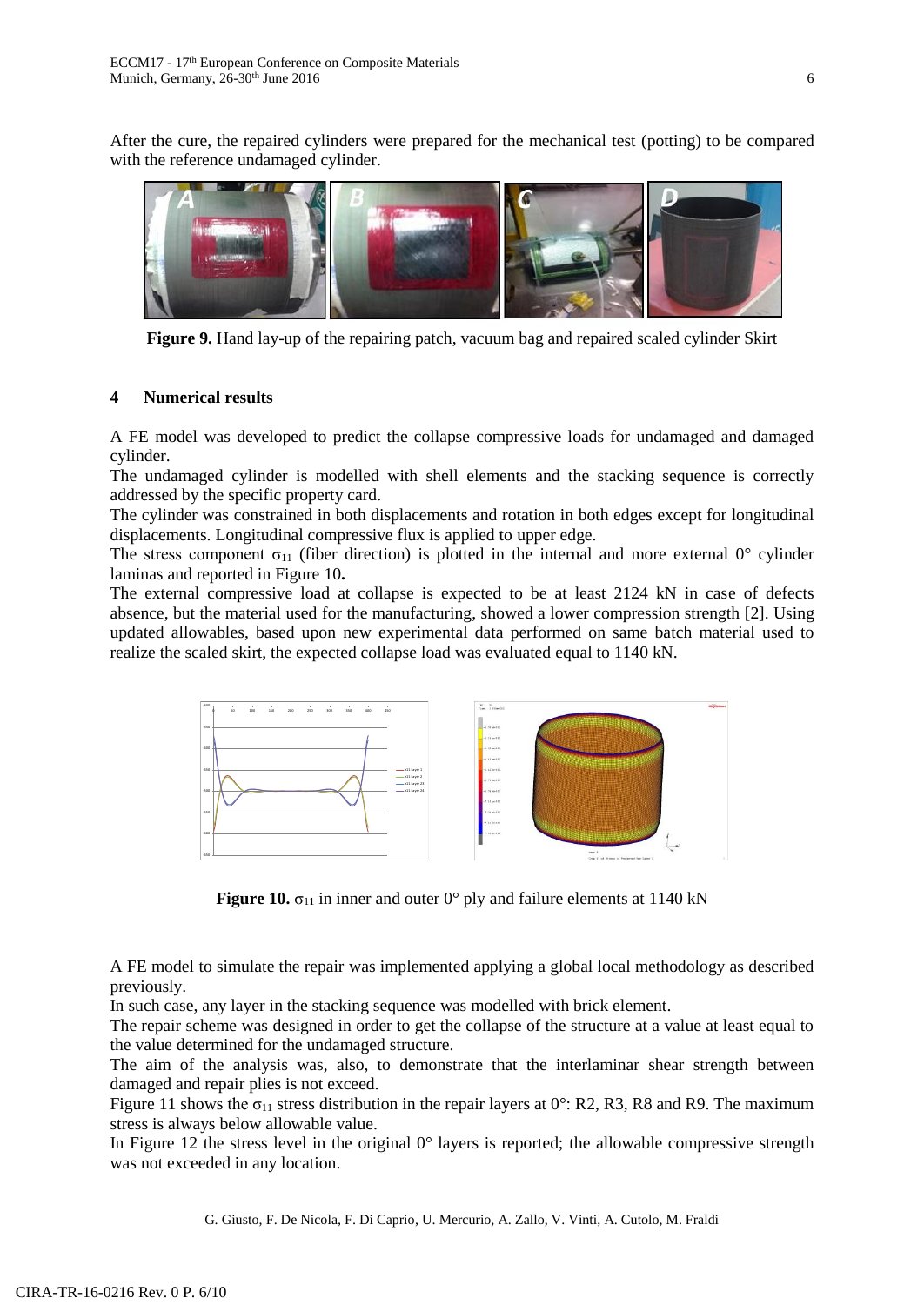

**Figure 11.**  $\sigma_{11}$  stress [MPa] in 0° Repair laminas



**Figure 12.**  $\sigma_{11}$  stress [MPa] in 0° original plies

### **5 Experimental-numerical correlation**

Both undamaged and repaired cylinders were tested under compressive load up to total failure by means of servoidraulic machine ITALSIGMA with a capability of 3000kN in compression, and a maximum crosshead displacement equal to 75 mm.

The displacement/deformation field of the test cases were monitored by means of:

- Six LVDT (3 fixed on the rigid plates used to introduce the load, and 3 on the external layer of the cylinder **(**Figure 13 b, c)
- $\bullet$  Six strain gauges (4 in axial direction, spaced of 45 $^{\circ}$  each other; and 2 in tangential direction, stepped of 180° each other) (Figure 13, a).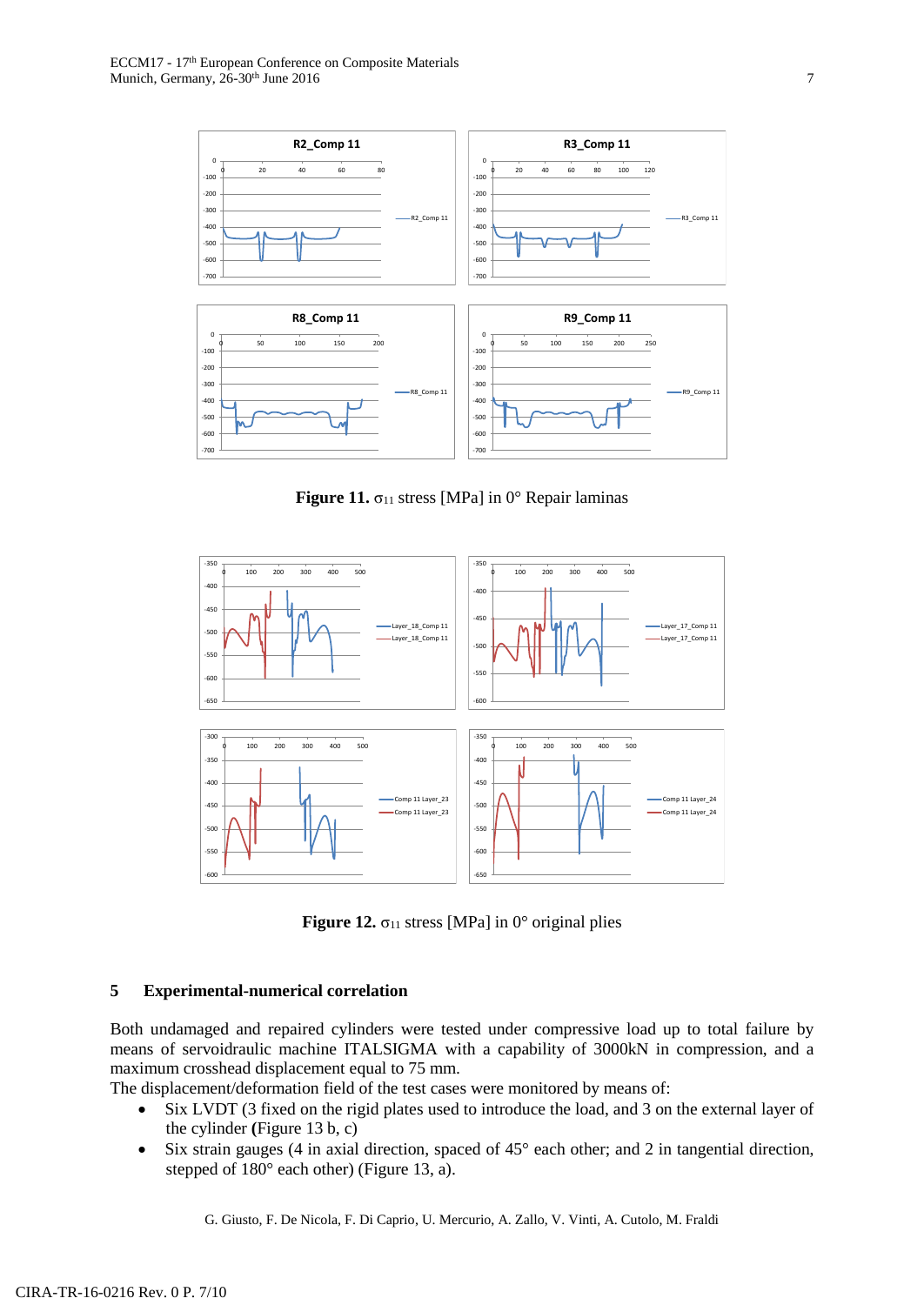For the repaired cylinder, both the two strain gauges (axial and tangential) and a LVDT were placed in the patch zone.



**Figure 13.** Strain gauges and LVDT locations

After a preload phase, performed to stabilize the structure and to check the right link of all strain gauges and LVDT, the test was executed up to collapse load.

Figure 14 shows the load vs. applied strain curve for undamaged and repaired structure. The maximum load reached for the undamaged cylinder was 914 kN, while the maximum load reached for the repaired test case was 1144 kN. The premature failure of the undamaged cylinder could be addressed to a not perfect parallelism of the two ends. In fact, after the failure, the damages were not equally distributed around the potting zone. Instead, the repaired cylinder ends were perfectly flatness and parallel. The experimental failure load is in excellent agreement with the estimated failure load.



**Figure 14.** experimental compression test: load vs. applied strain curve

Figure 15 and Figure 16 show both cylinders before and after test, respectively. It is possible to note that both test articles failed at the same way. The inner and outer lamina, close to the potting zone, collapsed probably due to delamination and successive buckling induced by the high stresses in the constrained zone. After their failure, the remaining layers cannot support the load and so the entire structure collapsed. The repaired zone did not show any failure.

G. Giusto, F. De Nicola, F. Di Caprio, U. Mercurio, A. Zallo, V. Vinti, A. Cutolo, M. Fraldi

CIRA-TR-16-0216 Rev. 0 P. 8/10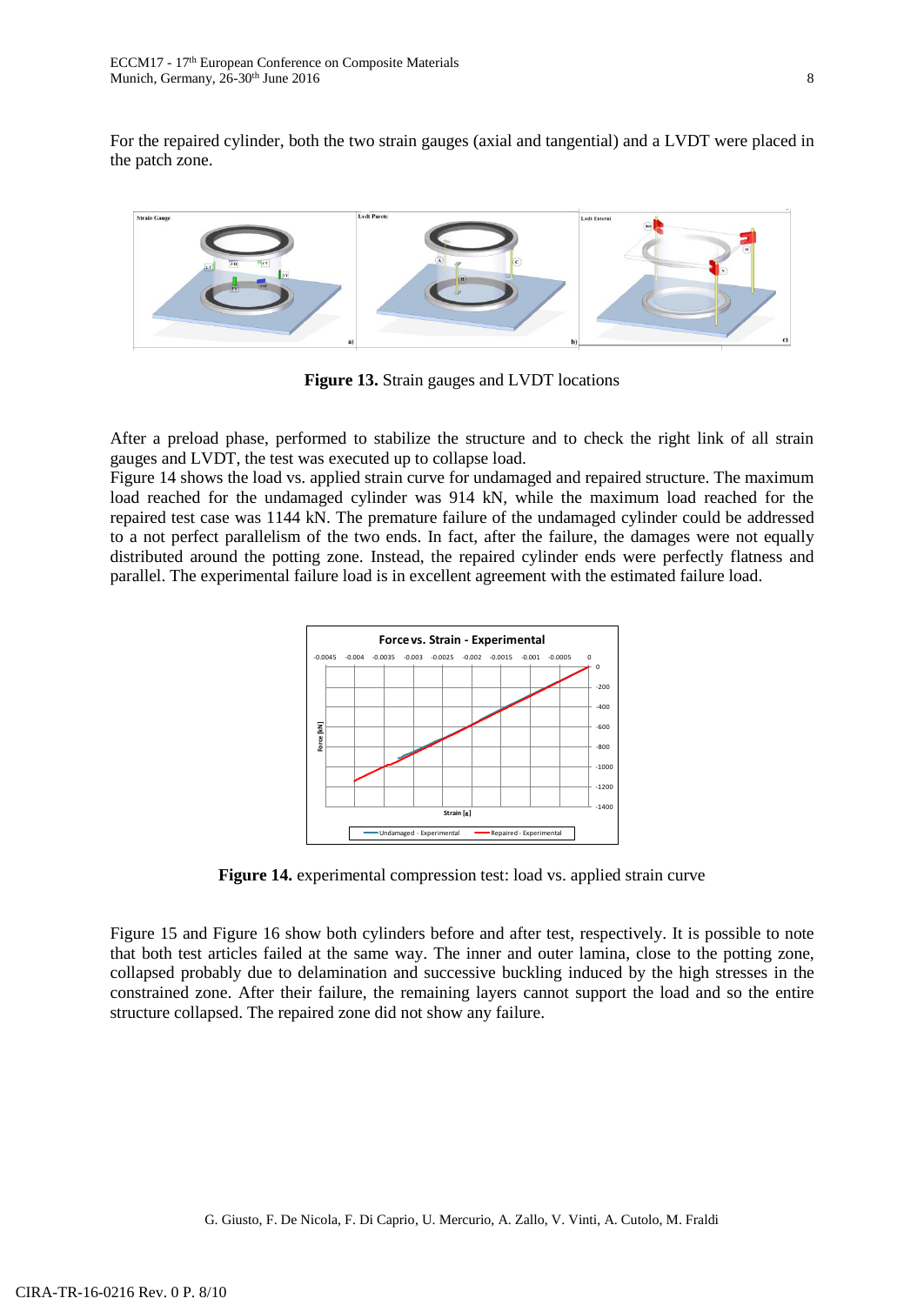

**Figure 15.** Compression Test of undamaged cylinder (reference)



**Figure 16.** Compression Test of repaired cylinder

Figure 17 shows the comparison between numerical and experimental results both for undamaged and repaired cylinder.



**Figure 17.** Comparison between numerical and experimental results

The difference between numerical and experimental results are neglictable for the repaired case, while are about 24% for undamaged case. However, this is not reliable; certainly, the experimental result is smaller than the numerical for the reason explained previously. More investigation will be performed using further experimental tests.